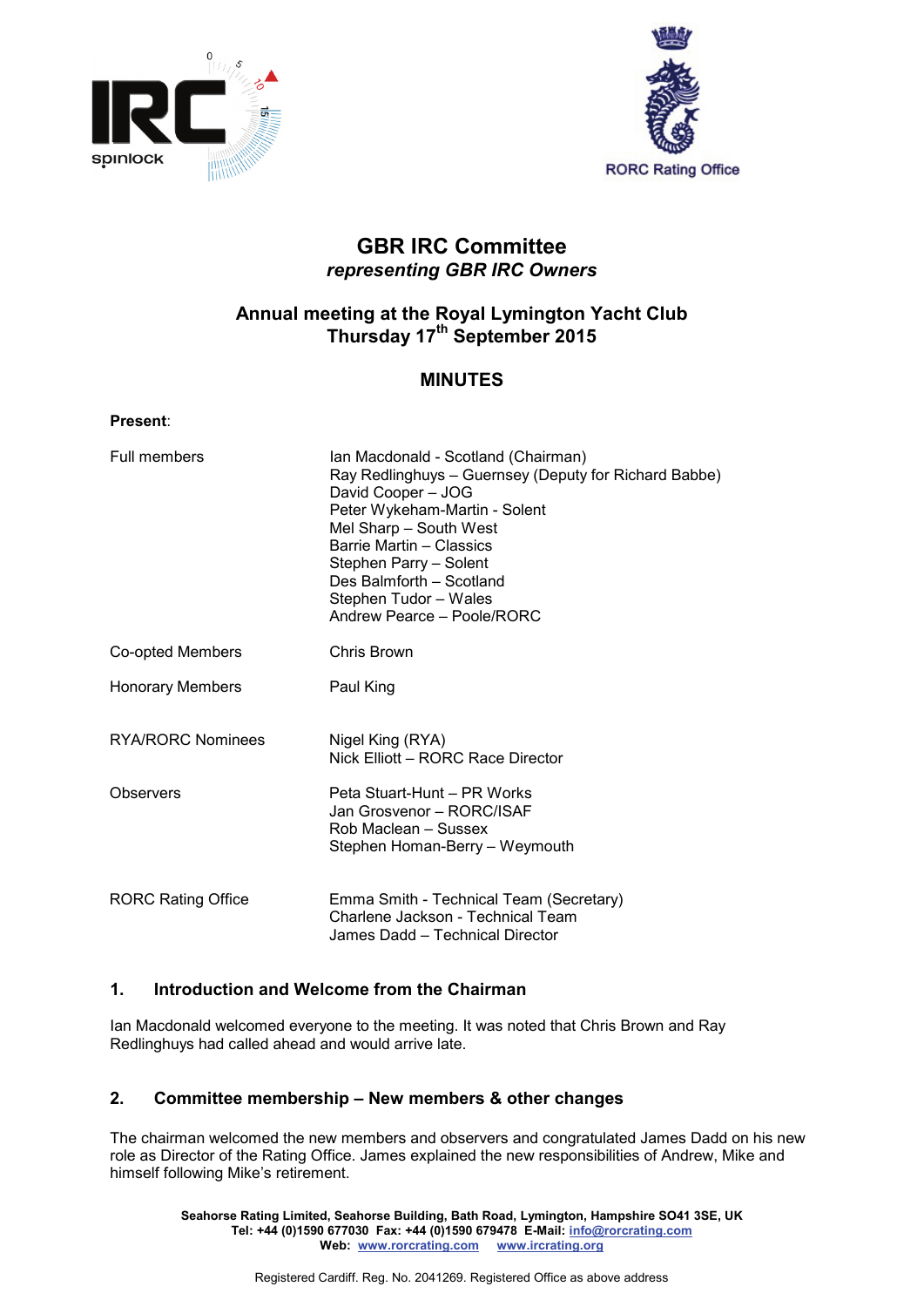

Ian Macdonald reported on progress in recruiting new members for the Committee following the proposals circulated in April. Rob McLean and Stephen Homan-Berry were attending today with a view to becoming full members representing their areas. Discussions were still under way about other possible additions.

# **3. Apologies for absence**

Apologies were received from: Richard Babbe, Jason Payne-James, Syd Thomas, Bas Edmonds, Eddie Warden-Owen, Jenny Howells, Andrew Yates and Mike Urwin.

# **4. Minutes of the meeting of the GBR IRC Committee held on Thursday 16th September 2014**

Ian Macdonald asked the committee if anyone had any changes to make to the minutes previously circulated. The minutes were signed as correct.

## **5. Matters Arising:**

#### **Offshore Special Regulations**

James Dadd reported on the changes being made to Offshore Special Regulations:

1) a total rewrite to make them easier to understand. Intention is boats that are Cat 3 can log on to the website and see everything that is needed for Cat 3 racing, same with Cat 2 etc, no need for the 'complicated book'

2) Cat 5 to have a complete re-think as OSR is mainly aimed at offshore sailing and it is hoped to make it more appropriate also for modern inshore racing.

Nick Elliott added that RORC have submitted a submission to ISAF from RORC for compulsory training, such as man overboard. Chris Brown questioned how this would be policed and it was confirmed by Nick that it would involve comprehensive checklists as well as self policing.

(10.15 Barrie Martin arrived)

#### **Boat Shows**

Ian asked the Rating Office to report what progress it had made with the suggestion of a presence at a Boat Show as suggested at last year's meeting. It was agreed that Southampton was a better show to attend than London.

Charlene Jackson reported that she and Emma Smith attended the Southampton Boat Show on Monday  $14^{\text{th}}$  September. She had costed it out beforehand to see how much a stand at the show would be and it would be around £4,000. She noted that many of the yacht agents' stands were surprised we didn't already have a stand there.

Mel Sharp added that he thought it was a great idea, this would help many new and old customers with any questions/problems.

It was agreed to approach Spinlock and Ocean Safety to see if we might have a space on one of their stands next year. Manning would be important and we should approach IRC Advocates to help.

#### **IRC/RYA Seminars**

Ian Macdonald commented that at last year's meeting we should be doing more 'road shows'. Nigel King added that he did a 'road show' in Scotland this year and found it hugely beneficial. He also noted that an attendance at regattas would be beneficial for IRC & the sport.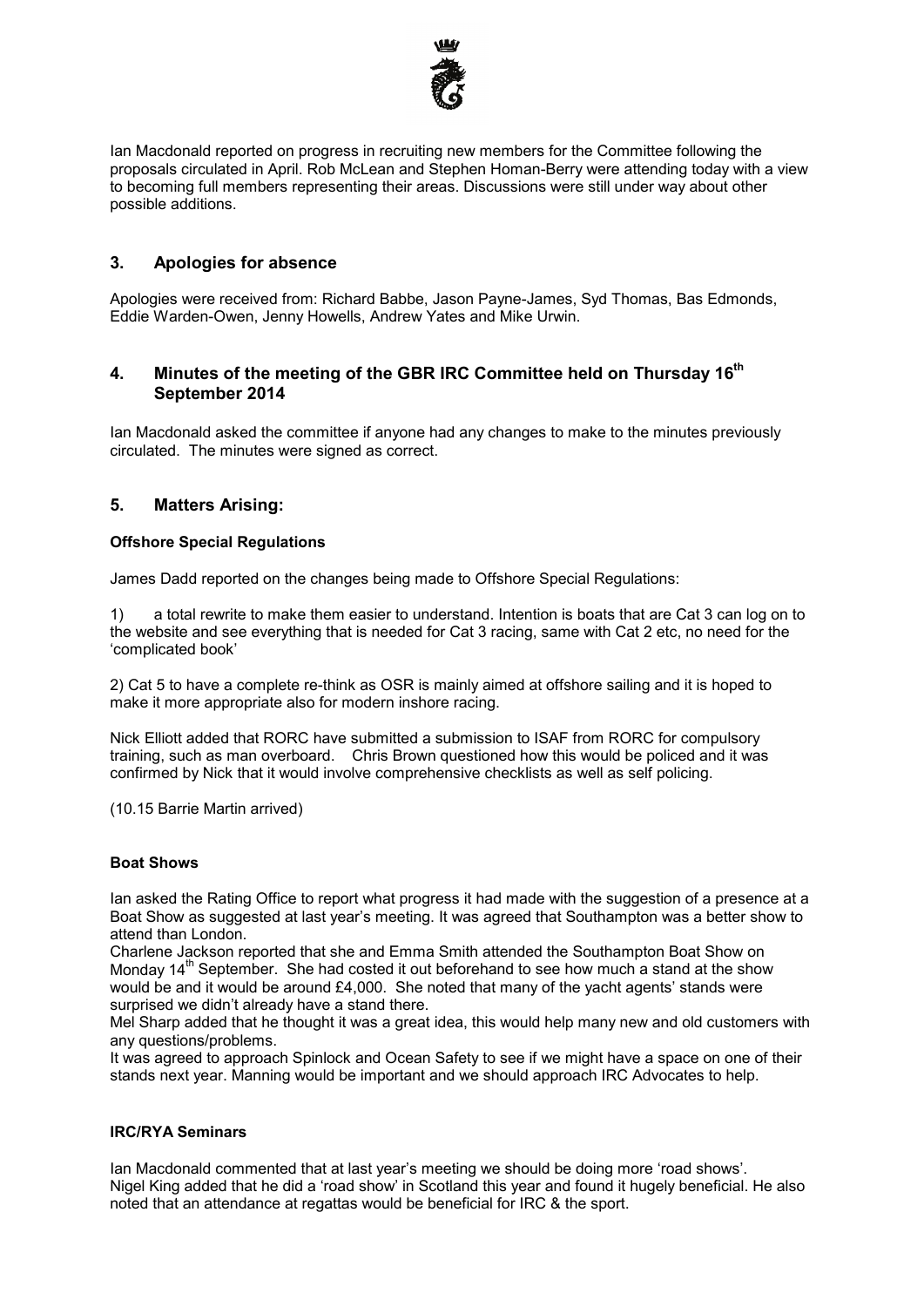

Peter Wykeham-Martin added that club winter evening seminars would be attended by many and not just racers.

James Dadd commented that the Rating Office doesn't know all areas wanting a seminar so are always open to suggestions/invites. Ian added that we have the resources, ie RYA, Rating Office and Advocates and presentation formats so let's use them!

(nb. since the meeting the Rating Office has circulated Advocates about possible seminars)

(10.45 Ray Redlinghuys arrived)

# **6. GBR Rule Authority (Rating Office) Annual Report**

James Dadd reported that it had been a positive year in the Rating Office and numbers have increased everywhere apart from the Channel Islands.

The startup schemes have also done well this year and Single Event Rating (SER) has also continued with an increased uptake.

James added that the Rating Office needs to do more Start Up schemes to encourage growth. MyIRC is being overhauled in 2016 to improve the experience and become more user-friendly, and Spinlock will also be working closely with the Rating Office to make the improvements.

Peter Wykeham-Martin asked whether SER was going to be made available in other countries, James advised we run SER at a loss and Rule Authorities would have to be willing to absorb the cost.

### **7. Comments on Area Reports SEE APPENDICES**

Ian Macdonald thanked everyone who had sent a report.

Andrew Pearce said he spoken to a good cross section of boat owners in Poole for their feedback, everyone agreed that Poole was once dominated by IRC but recently VPRS is becoming more popular. IRC is holding its own and there are more boats racing with RORC. A winter seminar would be greatly received in Poole to offer encouragement.

He congratulated Weymouth on their successful year,

Andrew noted that it had been a great year for RORC, the Fastnet was a great success and had been organised very well.

Stephen Homan-Berry confirmed that they have had improved turnouts with an increase in IRC rated boats, which is due to the great success of Start Up, and there has been a 20% increase in the turn out on the start lines.

More PR is being done with the owners to promote racing and IRC in Weymouth.

Mel Sharp held an IRC meeting for owners and club representatives in Plymouth Yacht Club which attracted many people and led to lots of interesting discussions.

He expressed his disappointment with the turnout at the IRC SW Championships in Fowey; he felt this was because it was held during Fowey Week and confirmed that in 2016 the Championships would be a standalone event.

The four Clubs in the South West (Plymouth, Torbay, Falmouth & Fowey) have agreed that they will host the Championships on a rotation basis. Dartmouth are currently not involved as they do not run much IRC racing apart from Dartmouth Week.

It was also noted and agreed by majority of the committee that the IRC Nationals are always held in the Solent and the feeling was that it should change location.

Richard Babbe reported there are approx 80 boats racing in Guernsey and Jersey.

The evening race attendance is down slightly and it seems to be same 3 to 4 boats that win everything. He commented that the club race fees are high so that, plus membership, plus IRC is putting people off racing. In a small area, the number of crew is limited and this may be affecting turnouts.

Stephen Tudor (North Wales) reported that they are trying to incorporate boats in all areas close by.

Des Balmforth advised that it is only Clyde that uses IRC. They had a great turnout for the Scottish Series, over 100 boats and have a big sailing calendar (probably too big) for 2016.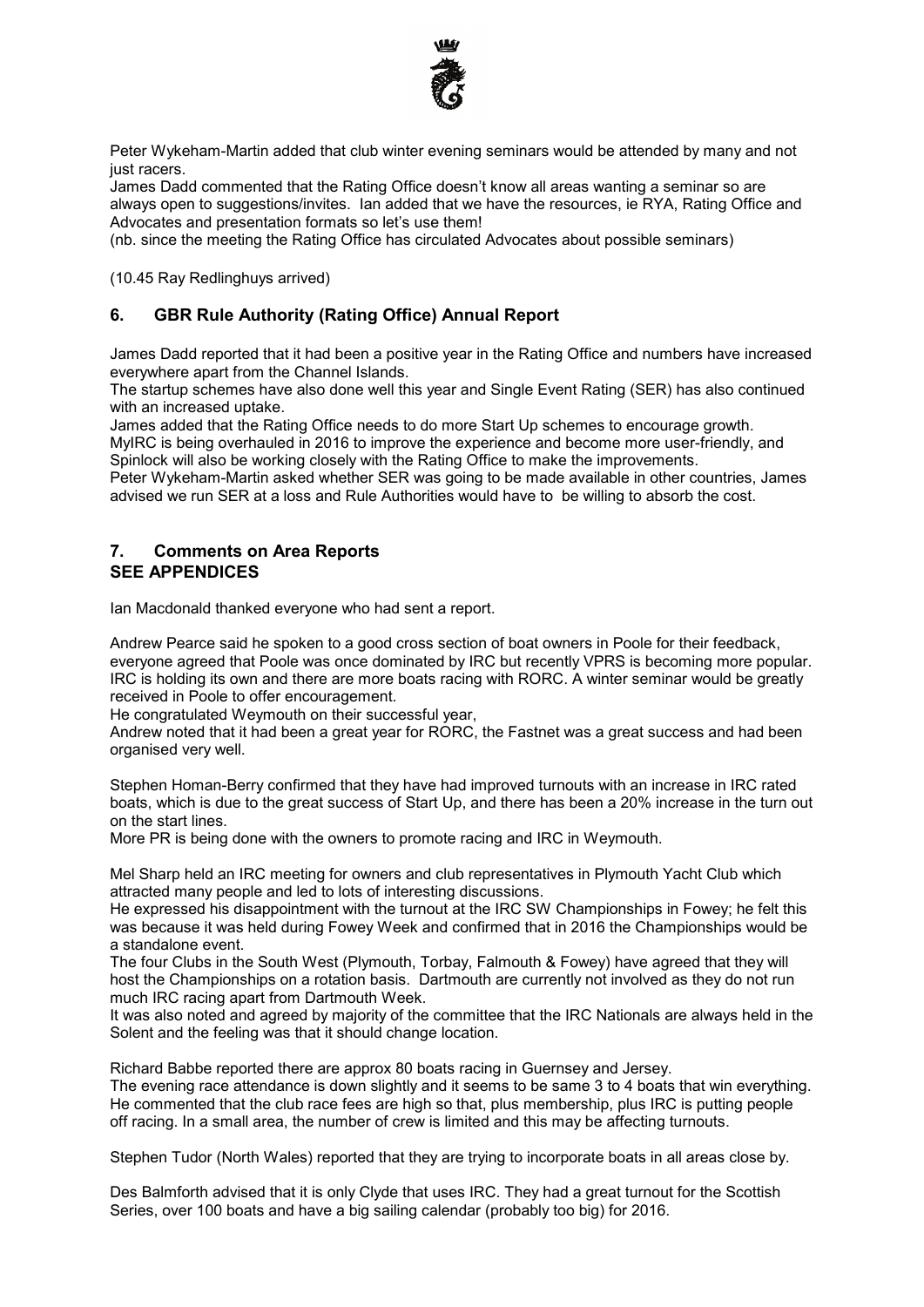

Barrie Martin (Classics) reported record numbers at the British Classic regatta with over 70 boats. The classic fleet all agreed that IRC is doing a great job. They have decided to drop the compulsory endorsement.

Barrie also welcomed a winter seminar at Little Ship Club and asked for the Rating Office to contact him to organise this.

Chris Brown said there were very few gripes on ratings this year.

David Cooper from JOG reported that the JOG & RORC calendar clashed this year which caused problems. He also reported that there were boats winning races that do not normally win, which was good to see.

Stephen Parry advised that numbers were down especially among smaller boats and that IRC racing is becoming more specialised with less scope for cruiser racers.

Following on the reports, one of the questions was 'are the fleet aware of Advocates' and the majority answered No.

Again there were varying reports on whether sportboats of various types are (dis)advantaged in IRC mixed fleets. There are a number of different styles, sizes and ages of sportboats now racing which makes it difficult for race organisers unless there are sufficient entries for a separate class. James Dadd reported that the Rating Office haven't seen many of the new 30' sportsboats appearing and not a huge amount of research had been carried out on those. He added that a lot of the problems are down to the sailplan.

Mel Sharp noted that 707/First Class 8's seem to get penalised a lot under IRC.

The Committee noted that a number of themes had emerged from the reports and discussion but none seemed to indicate major issues with IRC. The points were:

- Sportboats
- Rating new styles of boats, especially pure racing designs
- Rebuilt boats retaining their Age Date
- Traditional boats
- Pogo and Mini Transat style boats
- French boats, especially JPKs
- Older designs apparently favoured Impala, J24, Laser 28, Sonata (all familiar names!)
- Code Zeros
- Misleading comments in yachting press

### **8. Encouraging Yacht Racing**

A number of comments and ideas for encouraging boats to race came up in the area reports and discussion including:

- Clubs in each area should liaise to prevent clashes of events
- Don't try to run too many events
- Fix and publicise race dates well in advance
- Offer substantial discounts for early entry to increase entry lists quickly and encourage more boats to enter
- Simpler NOR, SIs and arrangements for entering.
- Offer social events ashore after racing
- Different types of race course in each event or series
- More short-handed racing (perhaps with a maximum of HALF the certificate crew number rather than double-handed only?)
- Clubs should explore ways of getting new crews involved in sailing and racing as well as new owners. Both are equally important.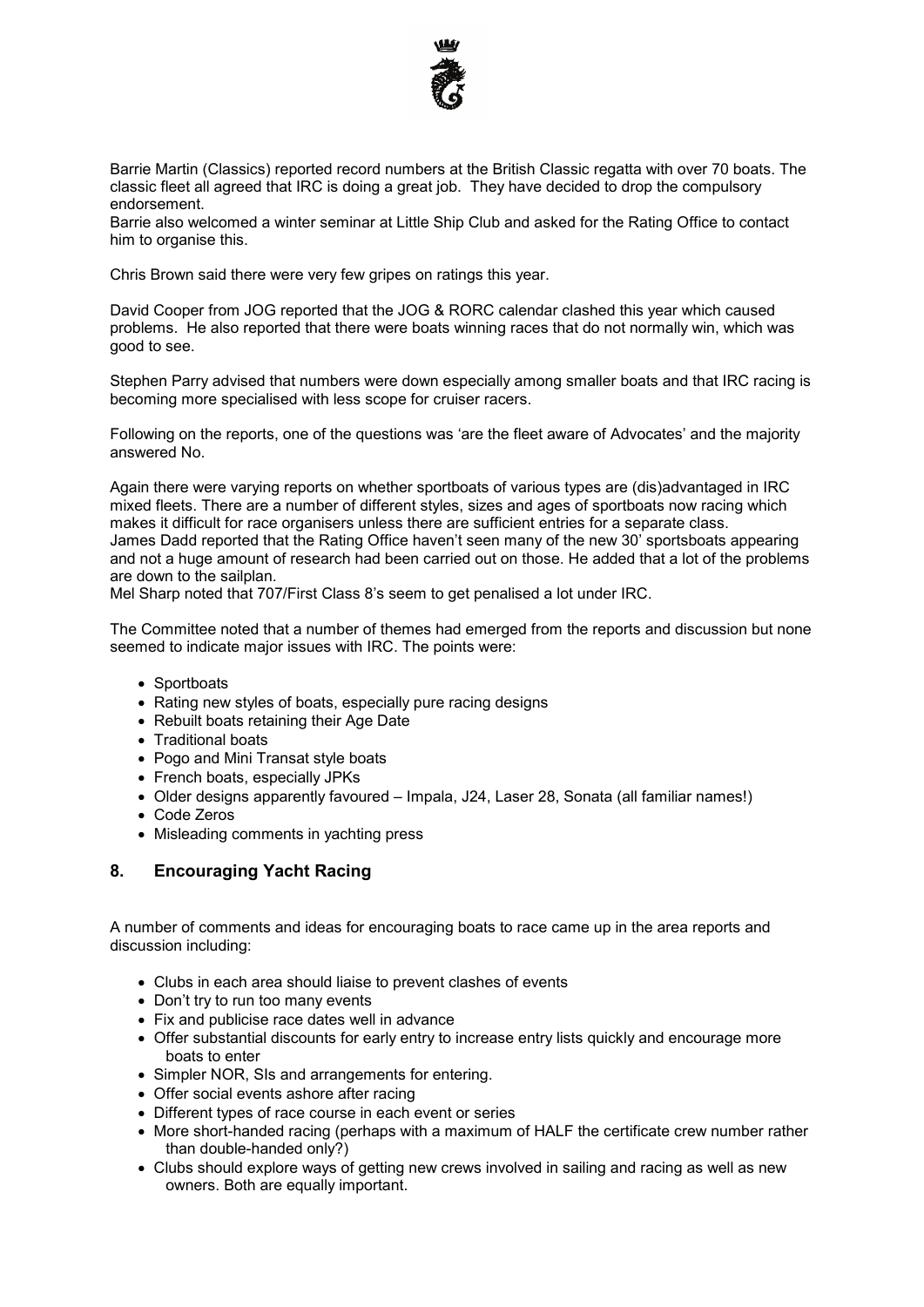

- Good dedicated websites for major events rather than a section of the club website which can be difficult to find
- Keep websites up to date with news and entries
- Involve the IRC Advocates more.
- Wider use of SERs and StartUp (see next section)
- See also the new Appendix to the Guidelines of IRC Championship organisers!
- Use material available from the Rating Office website in club newsletters
- Rating Office can supply (for a small charge) a list of all the boats rated in a particular area to allow email to be sent to all boats about events
- Dual scoring has been successful in the areas which have adopted it but not many have done so
- Better weather would help!

### **9. IRC Incentive Schemes**

#### **a) IRC start up**

Charlene Jackson advised that she was now responsible for the Start Up scheme and has spent a lot of time talking with the clubs and owners who have taken up the offer.

Stephen Homan-Berry from Weymouth told the committee that this was their first year using Start Up and it had been very successful with over 50 boats rated.

Charlene Jackson presented more information about Start Up.

Des Balmforth asked the question, could it be individuals as well as clubs who could set up as a coordinator? He suggested that not everyone in an area who might be encouraged into IRC were members of a single club. James said that these were just guidelines and we can look at each case individually so he suggested Des contacted the office to discuss further.

#### **b) SER**

James Dadd told the committee that 2015 had been a good year for new takers for SER, there have been more people that are new to IRC apply for SER rather than people with a full certificate downgrading (statistics were shown to the committee) (Attached)

James advised that the Rating Office has seen this an advantage to IRC. In the future the Round the Island Race could replace ISCR with SER.

# **10. IRC Championships**

### **a) Dates & Venues**

The following applications had been received: Poole Regatta  $-28-30^{th}$  May 2016 IRC Sussex Championships  $-25^{th} - 27^{th}$  March IRC Welsh Championships  $-12^{th}$  –  $14^{th}$  August (Pwllheli) IRC Welsh Championships –  $12^{th}$  -14<sup>th</sup> August (Abersoch) IRC Small Boats Championships, Weymouth  $-3^{rd} - 4^{th}$  September  $\text{IRC}$  Double Handed Championships, Solent – 9-10<sup>th</sup> September. IRC Scottish Championships  $-11-12^{th}$  June

It was noted that at the present date, there were no applications from CI but they were waiting for their event 19/20 Sept to complete, nothing from the Solent or the East Coast but Emma Smith would follow these up.

The Committee approved all the above IRC Championship applications apart from Abersoch. Pwllheli were awarded the Welsh Championships but asked Stephen Tudor to involve the SCYC at Abersoch and see if they can join together for the Championships.

Ian asked for everyone to send their IRC Championship web links to Emma Smith so they can be put on the Rating Office website.